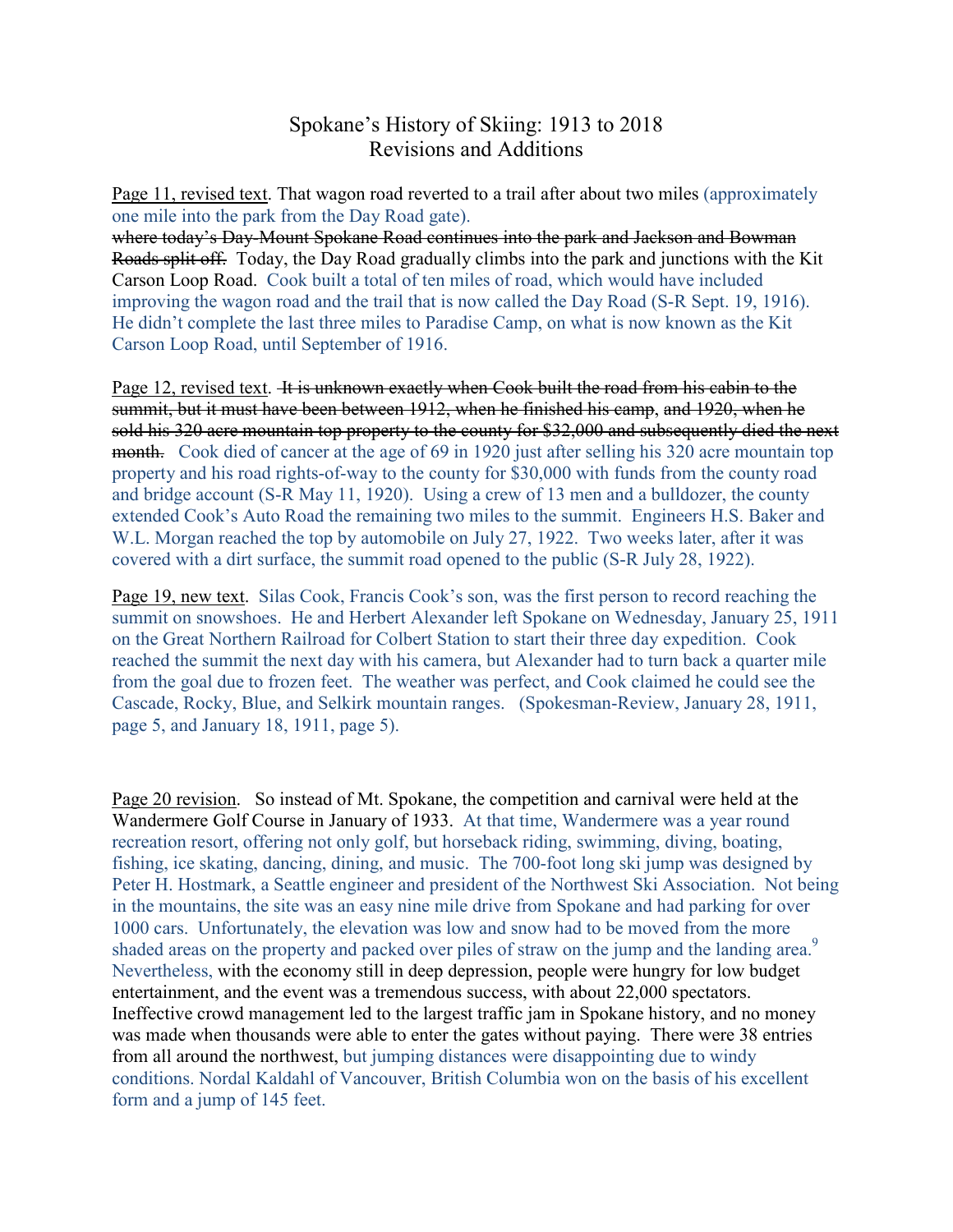The next club project was to attract the northwest championship jumping tournament for 1934 and bring the jumping hill to Olympic standards. While the lobbying effort was successful, the weather again did not cooperate, and five railroad cars of snow had to be hauled in from Berne, Washington in the Cascade Mountains and transferred to trucks for hauling to the Wandermere site. It was a distance of 223 miles and a cost of \$1,000. The previous year's traffic jam was prevented with the help of the State Highway Patrol making Division Street one-way out before the event and one-way in at the conclusion. The longest jumps were 124 feet, due again to windy conditions.

After two years of tournaments at Wandermere, the ski club decided they had to have a Class A jump at a higher yet accessible elevation. Si Cook, son of Francis Cook, and Spokane Ski Club president George Ingraham, Jr. announced on Feb 4, 1934 that they had found a suitable site for a new jump near the ski club's lodge. They had hoped that the Civilian Conservation Corps would help build it, but that was not to be, and it was another 15 years before that jump was actually built.

Meanwhile, the owners of Wandermere considered ski jumping so successful that they formed the Wandermere Ski Club in 1937, built a ski lodge near the base of the jump hill along with two smaller skiing hills, a 350-foot escalator, and a 400-foot two-track toboggan run. Both toboggans and ashcan lids were available for rent, and skijoring behind horses was also available through a 40 acre field. Giant floodlights made skiing, sledding, and skating all possible after dark, until the start of World War 2 when the ski club disbanded and the resort owners began to focus more on golf. $10$ 

<sup>10</sup> For additional details about winter sports at Wandermere, see *Wandermere: Legacy on the Little Spokane River*, by Ty A. Brown, self-published and printed by Gray Dog Press, Spokane, Washington, 2019, pp. 227-275. Don't miss the old photo of golfers on cross-country skis!

Page 29, corrected text. The first rope tows in western Washington did not open until late 1937 at Mount Rainier and Mount Baker followed by Snoqualmie Pass on January 1, 1938.

Page 36, corrected text. The Selkirk Ski Club, formerly known as the Mount Kit Carson Snow Association, incorporated on June 6, 1936 and changed names on December 30, 1937. The Club built a small lodge on 40 acres, just outside the western edge of the park. The club finalized their purchase of 40 acres of land with a cabin just outside the western edge of the park on October 21, 1937, and as of 1938, there were 69 members.<sup>1</sup> However the Spokane Mountaineers were organizing ski trips to the property as early as January 1936, hosted by the previous owners Carl and Emma Ingram (Kinnikinnick Newsletter 1/19/36).

Page 40, new text. In this aerial photo, the "present" rope tow is within the current Run #3 alignment and the "proposed new lift" is approximately where Chair 6 is today.

Page 60, corrected caption. Loretta and John Simchuck riding the first chairlift.